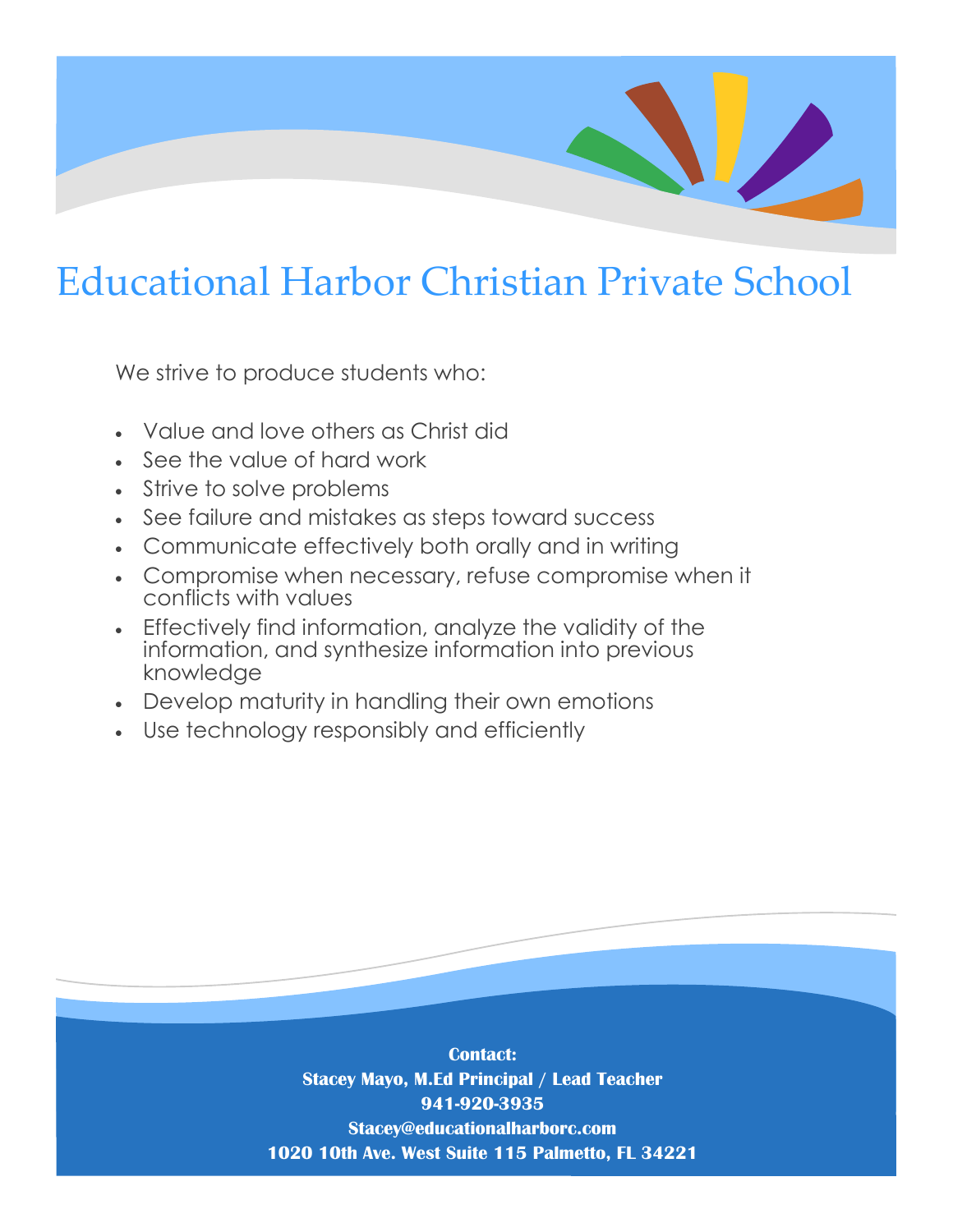## Curriculum: Science and History

Cohort 1 students will enjoy exploration and discussion. They may use notebooks to draw and sketch information that they learn. There will also be centers for students to explore based on the day's topics. Mostly these students will enjoy free play to develop social skills and problems solving skills.

topics and science validity and research. Cohort 2 and 3 students will enjoy experiments, individual research and questioning, project-based learning, and discussion. Cohort 3 students will also include debate of historical

Cohort 4 students will focus on scientific experiments, research validity and reliability, and bias in both science and history. Students will debate topics, create models, test experiments based on the scientific method, and explore sources from a variety of locations.

Books/ Texts used: Usborne Science Encyclopedia Usborne World History Encyclopedia Usborne Geography Encyclopedia Primary and secondary sources from a variety of locations Story of the World by Susan Wise Bauer

**At home, students research in their preferred method. They will learning outlining and note-taking skills at school, which they will practice at home during this research time. Students will be encouraged to explore related topics and questions during this time. Occasionally, the teacher may assign a specific article to drive home a point.**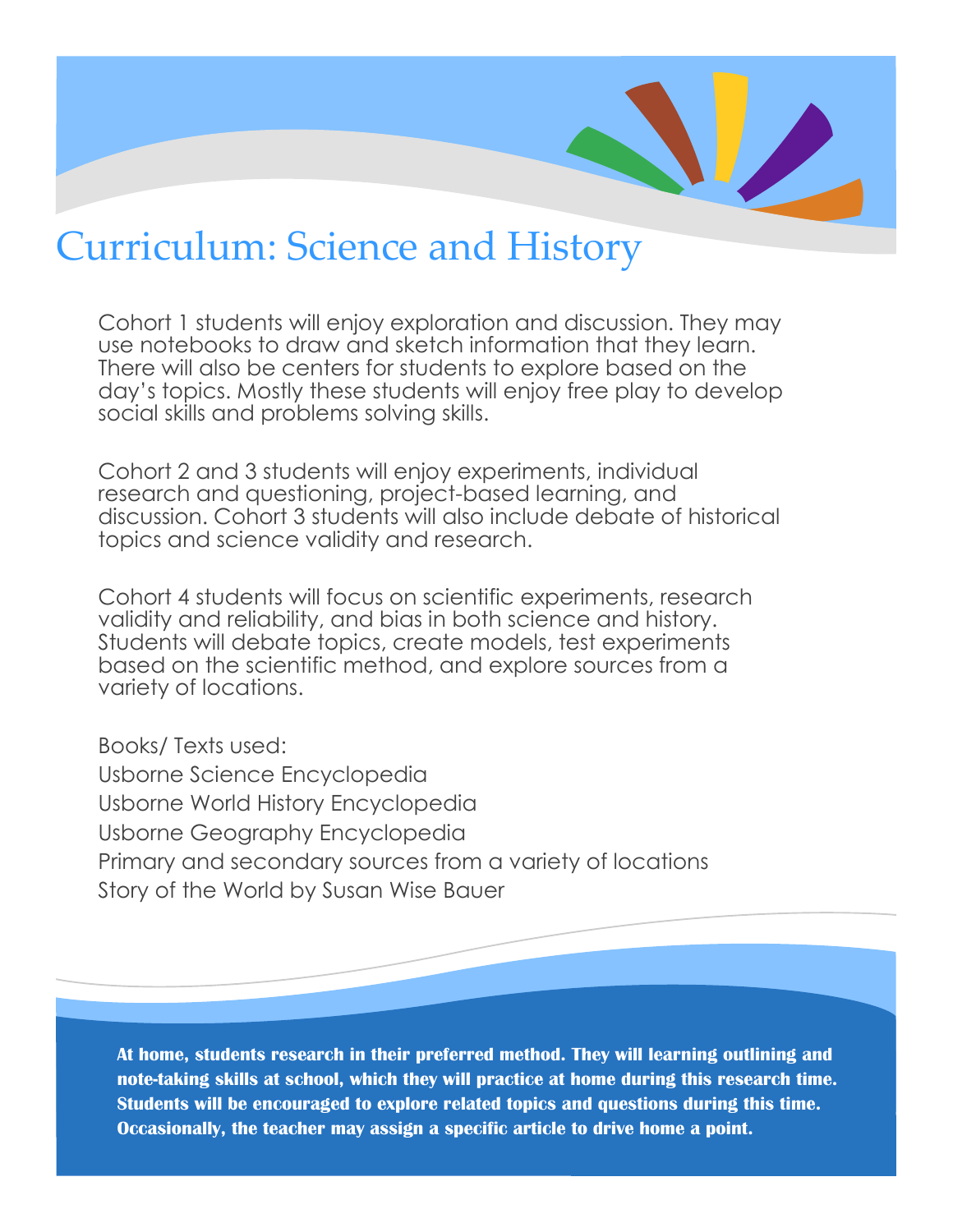## Curriculum: Mathematics

Our math curriculum in class is derived from extensive research into the methodology of math programs from around the world. Our teachers spend extensive time researching questioning and guidance techniques to produce competent mathematicians.

In class you will see:

- Students practicing mental math
- Students using mathematical language to express their methods
- Students sharing methods with others and helping other students understand their point of view
- poi<br>"ac Debate on accuracy and reasonableness of answers between students
- Teachers coaching and guiding students

We strive to help students have answers that are:

Reasonable **Efficient Accurate** 

Cohort 1 will enjoy math exploration, counting and memorizing of patters, number play and more. They will follow a combination of play based learning and a classical model of memorization through play.

Cohorts 2-4 will enjoy real-world problem solving with debate and discussion.

**At home, students choose from a variety of math curriculums to become literate and proficient in math topics. Choices include Saxon Math, Kahn Academy (online), and Abeka. Parents moderate and track this math at home or in private tutoring sessions with the teacher.**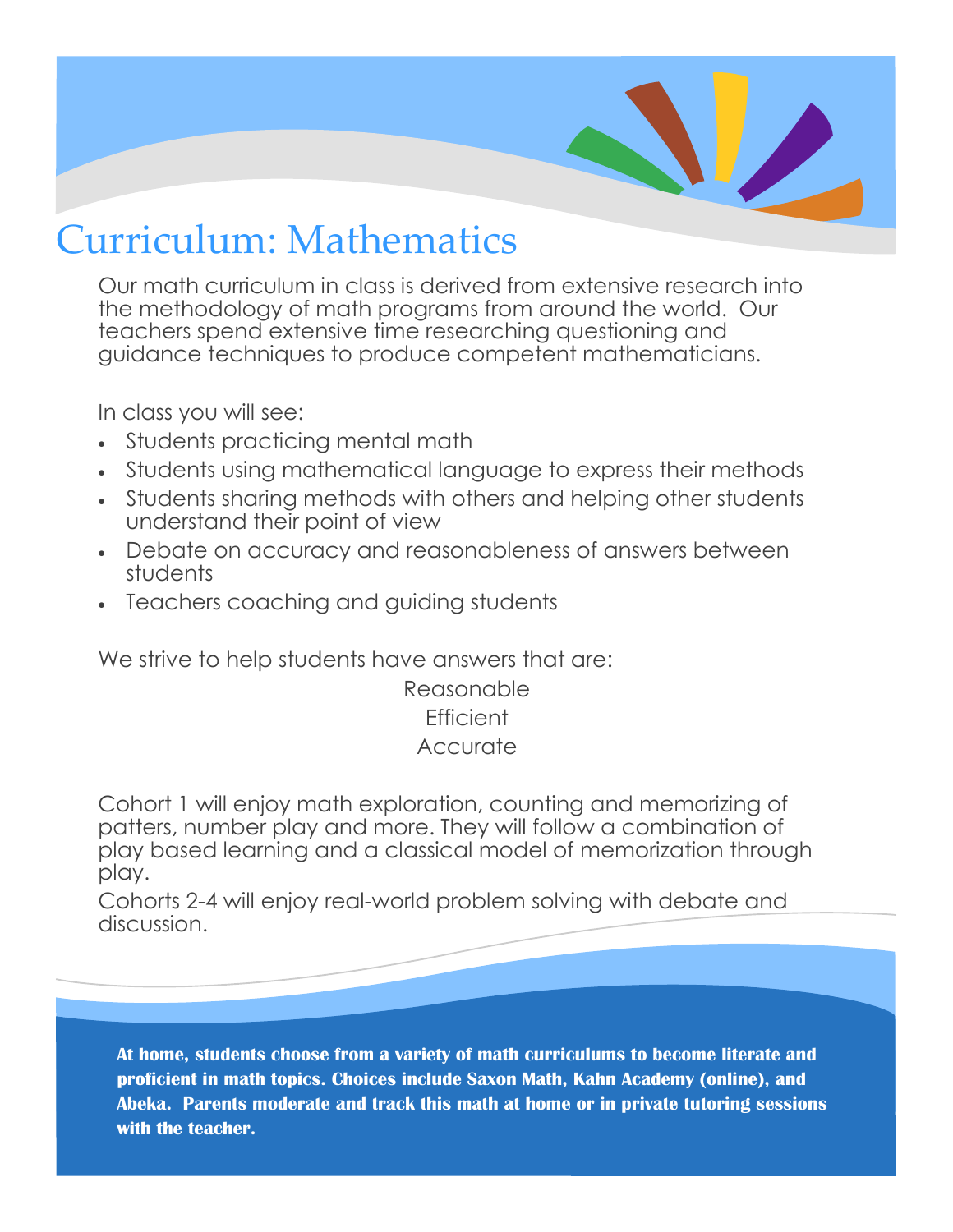

## Curriculum: Classical Language Study

#### Reading:

 $\frac{1}{2}$ <br> $\frac{1}{2}$ <br> $\frac{1}{2}$ <br> $\frac{1}{2}$ <br> $\frac{1}{2}$ At school, all cohorts will experience a combination of classical and award winning literature which will be debated, discussed, and analyzed as students age. Students will be creating projects and essays based on these high quality texts. Parents will also have the option to purchase texts in order to build their student's reading library at home. At home, parents are encouraged to let their student enjoy whatever reading they prefer. If the student resists at home reading, parents are encouraged to read aloud with, or partner read with their students. Reading at home is one of the biggest indicators of reading success in life. Some literature will have mythology, fantasy, and possible reference to witches as used in a literary sense (i.e. the witches in "Macbeth" or "The Witches" by Roald Dahl).

## Grammar / Spelling:

Students will follow a classical model in this sense. At school, students will be taught parts of speech, sentence diagraming, sentence formation, and more. Spelling programs are individualized based on student need, knowledge, and progression. Young students will sing and memorize important language information.

## Writing:

Our unique writing program is created by a seasoned master teacher. It is designed to create intrinsic motivation for students at all levels. All students will also have some copy work, dictation, note-taking skills and more. Our goal with writing is to teach your student to effectively communicate in writing. They will experience a variety of genres and technologies and we strive to find the system that best works for your student.

**At home, young students will practice writing letters and words in a variety of formats. Older students will be working on grammar, spelling, and more while at home. Parents should expect to see their students editing and re-writing parts of their work until they meet the high standards and expectations set by the students themselves.**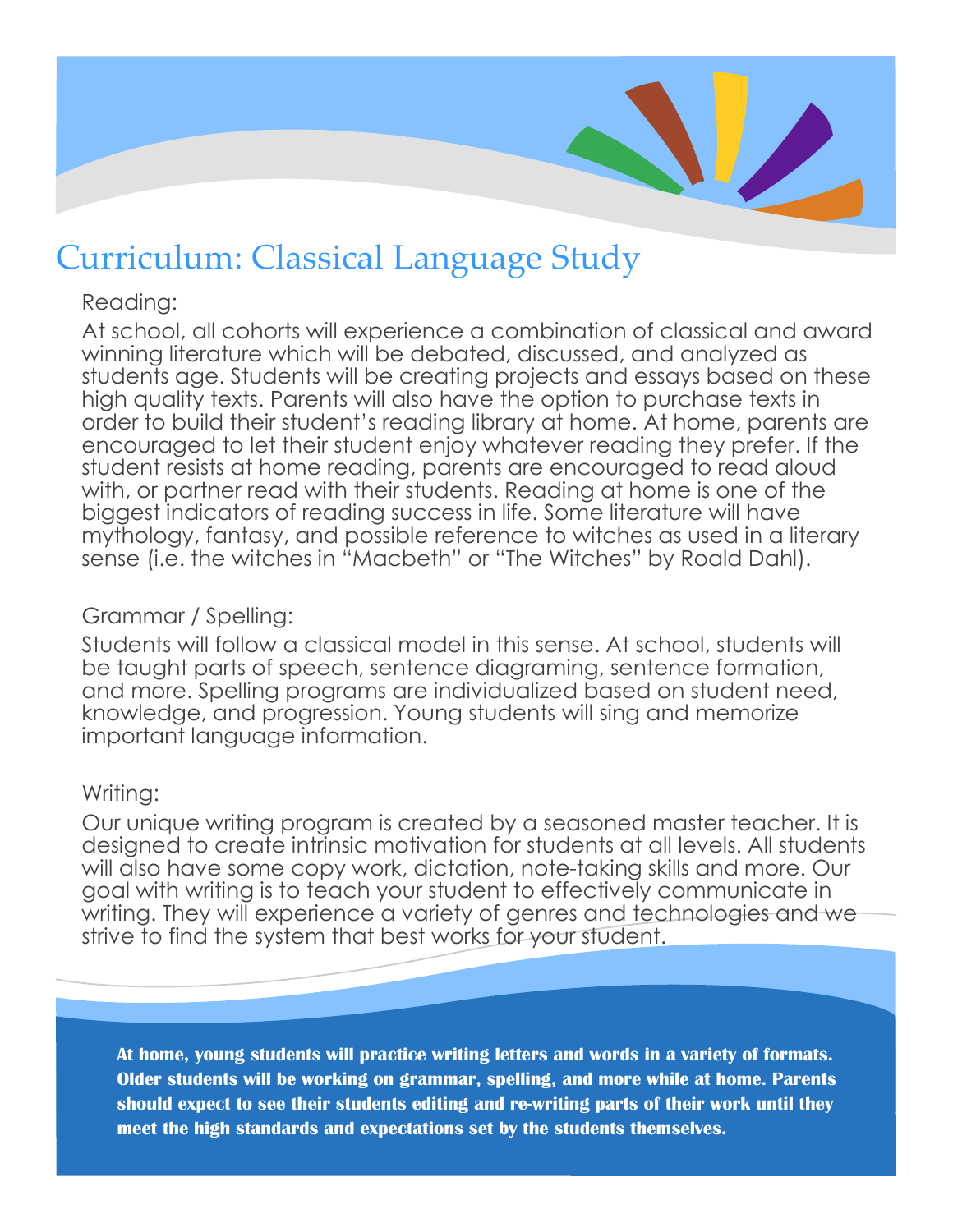# 

# How Christian are we?

Our curriculum may include:

- Teaching about love and how Jesus loved everyone
- Discussion of Bible passages
- based on student need)<br>Incorporating the passage Copying the passage in either cursive (cohorts 2, 3, and 4), print (cohorts 1 and 2), or drawing a corresponding picture (cohort 1 or
- Incorporating the passage into school life
- Using the Bible to promote morals and manners (i.e. "Fruit of the Spirit")
- Use of historical text that includes references to the Bible and God
- Use of science text that may include references to God
- Praying to the Lord to thank Him for these opportunities, and to give us strength, wisdom, and guidance.
- . Showing a grateful heart for the gifts God has given to us.
- Listening to Christian music or traditional hymns
- Reading classic Bible stories and relating them to myths or legends from other cultures or modern literature

Please read our "Statement of Faith" for more information